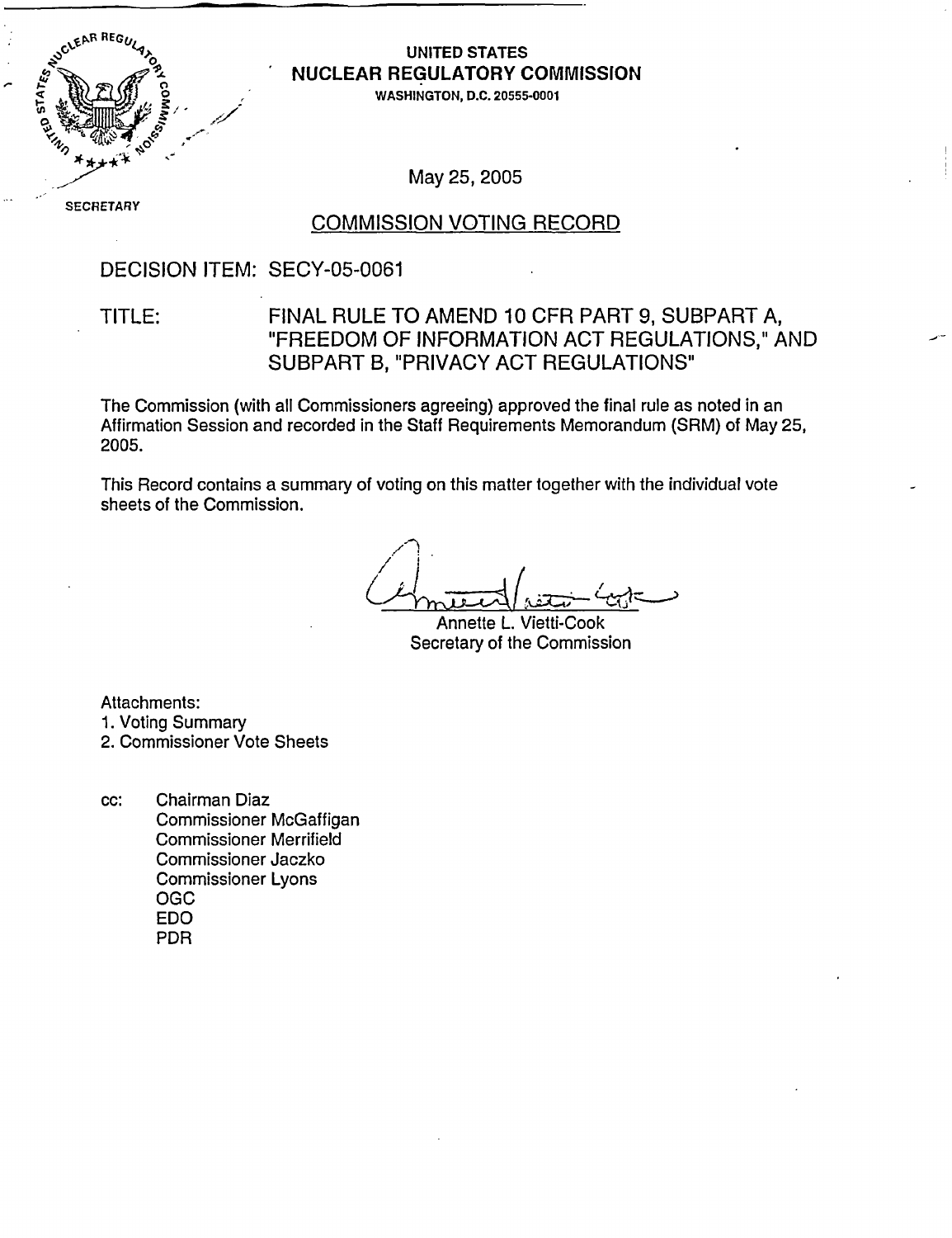# VOTING SUMMARY - SECY:05-0061

 $\ddot{\bullet}$ 

 $\ddot{\mathbf{v}}$ 

## RECORDED VOTES

|                         | <b>NOT</b>                               |             |  |
|-------------------------|------------------------------------------|-------------|--|
|                         | APRVD DISAPRVD ABSTAIN PARTICIP COMMENTS | <b>DATE</b> |  |
| CHRM. DIAZ              | X                                        | 5/13/05     |  |
| COMR. McGAFFIGAN        | $\mathsf{X}$                             | 4/22/05     |  |
| <b>COMR. MERRIFIELD</b> | X                                        | 5/2/05      |  |
| COMR. JACZKO            | X                                        | 5/16/05     |  |
| COMB. LYONS             | X                                        | 5/6/05      |  |

#### COMMENT RESOLUTION

In their vote sheets, all Commissioners approved the final rule as noted in an Affirmation Session and reflected in the SRM issued on May 25, 2005.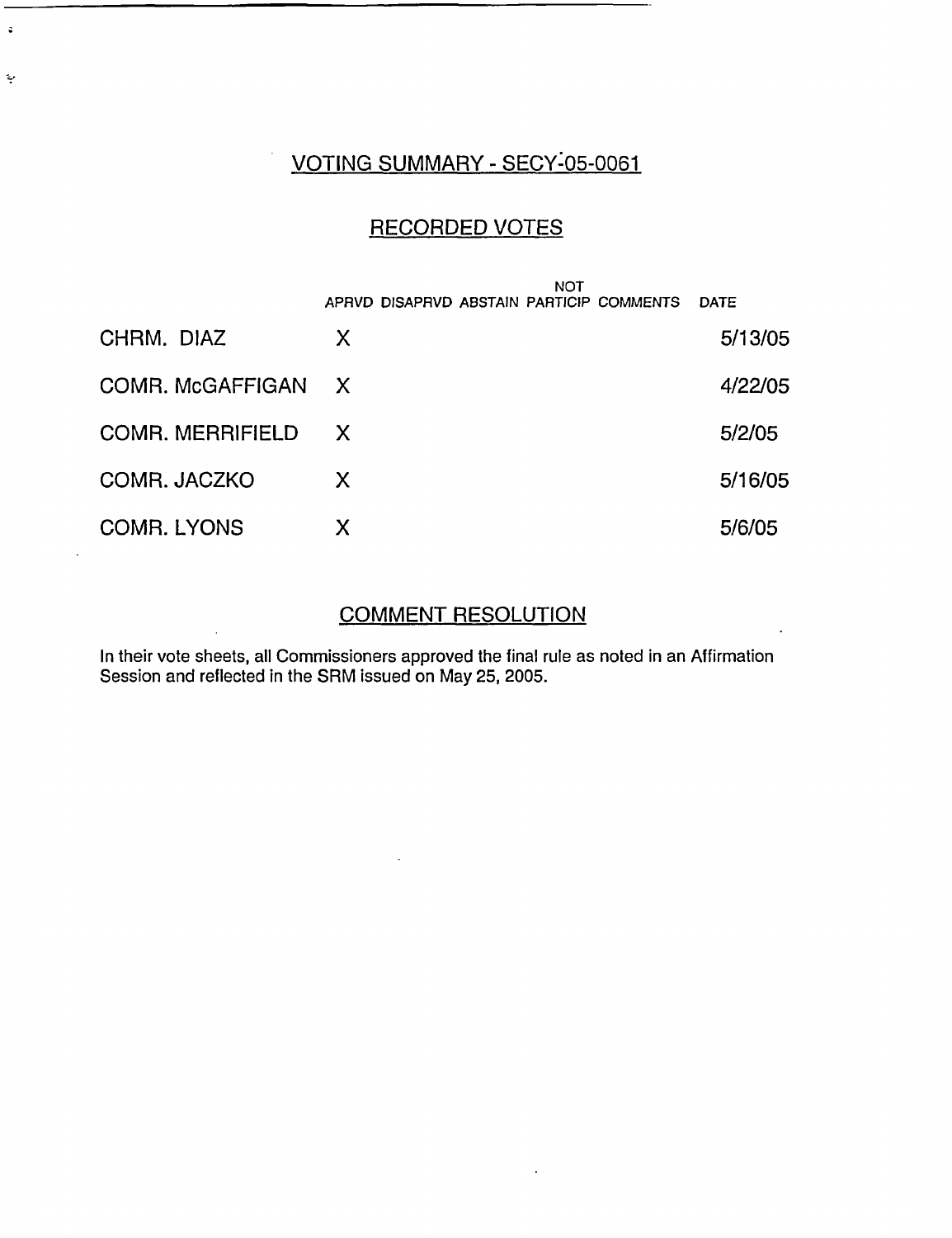### RESPONSE SHEET

- TO: Annette Vietti-Cook, Secretary
- FROM: CHAIRMAN DIAZ

## SUBJECT: SECY-05-0061 - FINAL RULE TO AMEND 10 CFR PART 9, SUBPART A, "FREEDOM OF INFORMATION ACT REGULATIONS," AND SUBPART B, "PRIVACY ACT REGULATIONS"

Approved XXI, Disapproved \_\_\_\_\_\_ Abstain Not Participating

COMMENTS:

 $\ddot{\phantom{a}}$ 

SIGNA DATE<sup></sup>

Entered on "STARS" Yes  $X$  No  $\_\_$ 

I I :C **Wud** <sup>8</sup>**I** Ndv SO

### CHVIBNVH BEC.D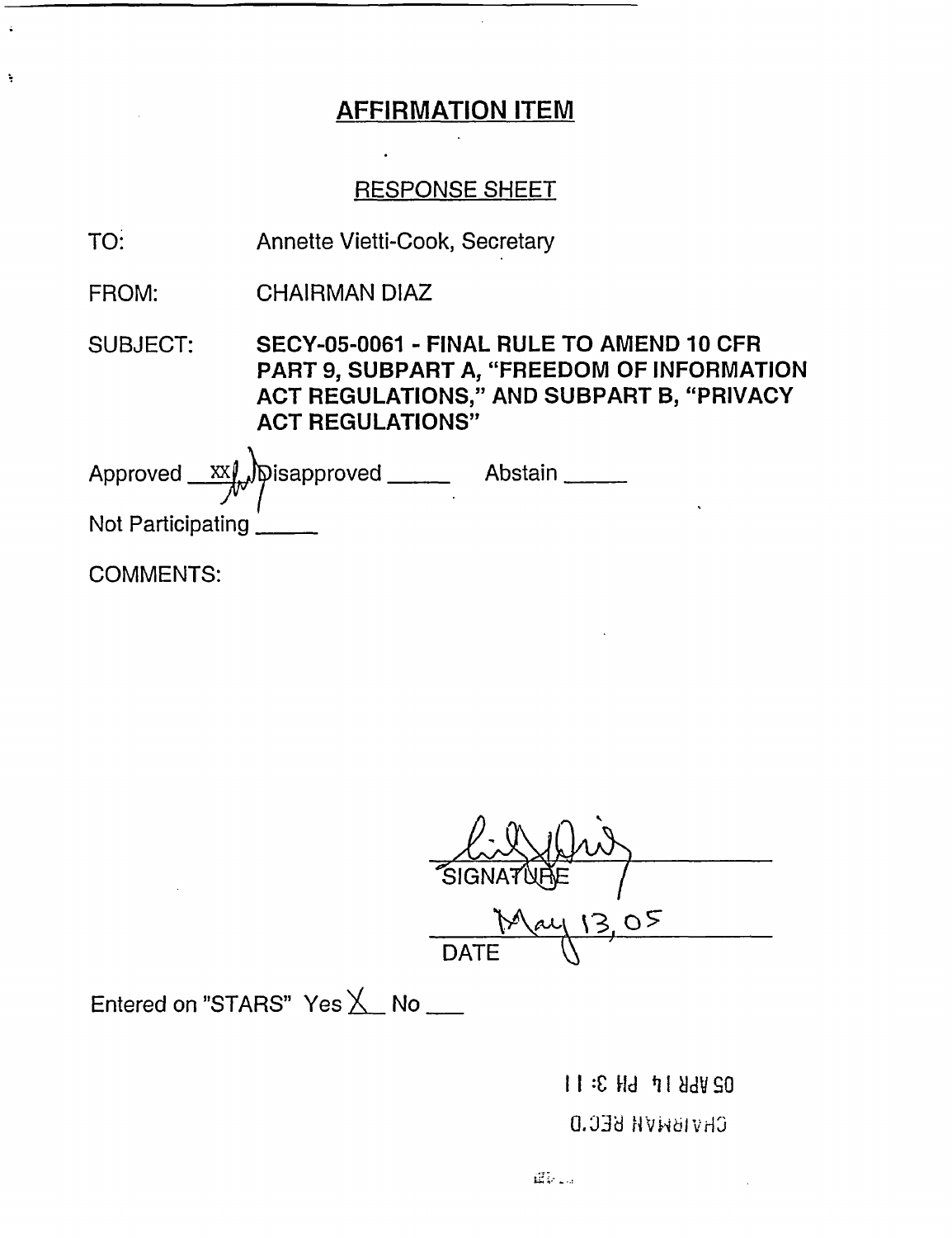#### RESPONSE SHEET

| TO: | Annette Vietti-Cook, Secretary |
|-----|--------------------------------|
|-----|--------------------------------|

FROM: COMMISSIONER MCGAFFIGAN

SUBJECT: SECY-05-0061 - FINAL RULE TO AMEND 10 CFR PART 9, SUBPART A, "FREEDOM OF INFORMATION ACT REGULATIONS," AND SUBPART B, "PRIVACY ACT **REGULATIONS"**

Approved X Disapproved Abstain Not Participating

COMMENTS:

 $\ddot{z}$ 

SIGN **>',** 5 DAT $\mathsf E$ 

Entered on "STARS" Yes  $\underline{\mathsf{X}}$  No  $\underline{\phantom{X}}$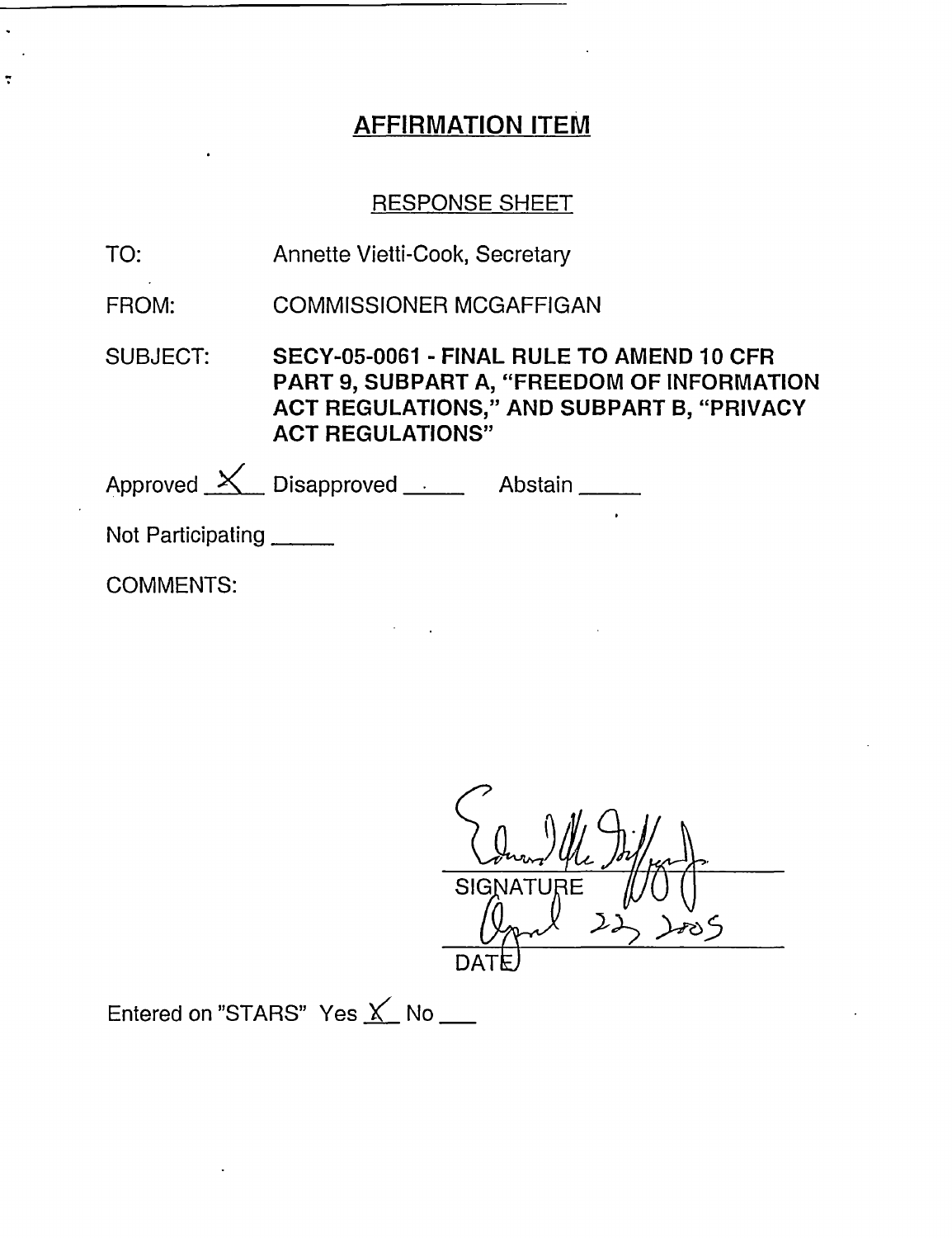### RESPONSE SHEET

| TO: | Annette Vietti-Cook, Secretary |  |
|-----|--------------------------------|--|
|     |                                |  |

FROM: COMMISSIONER MERRIFIELD

SUBJECT: SECY-05-0061 - FINAL RULE TO AMEND 10 CFR PART 9, SUBPART A, "FREEDOM OF INFORMATION ACT REGULATIONS," AND SUBPART B, "PRIVACY ACT REGULATIONS"

Approved \_\_*\_\_*\_\_ Disapproved \_\_\_\_\_\_ Abstair Not Participating

COMMENTS:

ÿ

No additional comments.

**SIGT** DATE

Entered on "STARS" Yes  $X$  No  $\_\_\_\_\$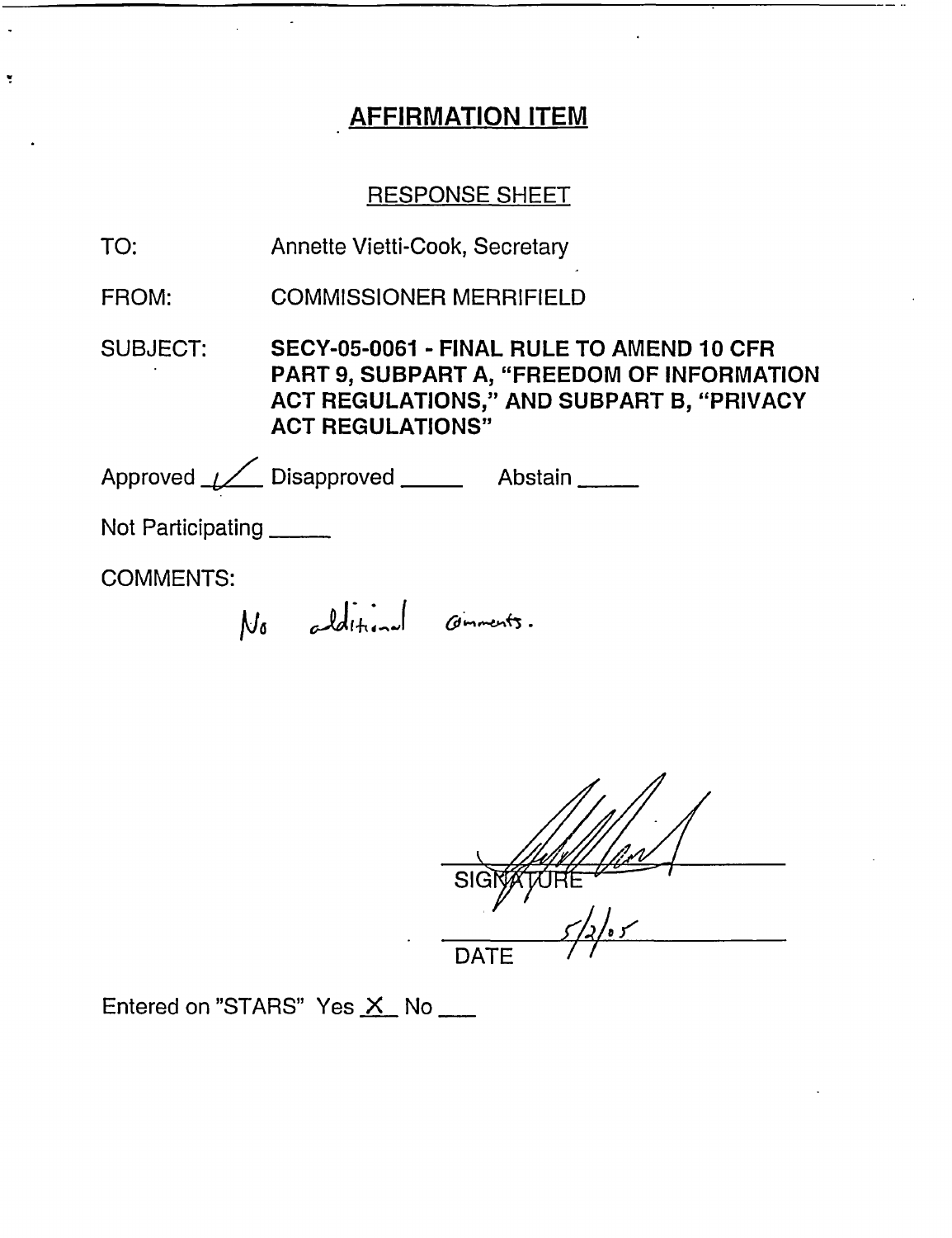#### RESPONSE SHEET

TO: Annette Vietti-Cook, Secretary

FROM: COMMISSIONER JACZKO

SUBJECT: SECY-05-0061 - FINAL RULE TO AMEND 10 CFR PART 9, SUBPART A, "FREEDOM OF INFORMATION ACT REGULATIONS," AND SUBPART B, "PRIVACY ACT REGULATIONS"

Approved x Disapproved Abstain

Not Participating \_\_\_\_

COMMENTS:

 $\ddot{\phantom{0}}$ 

SIGNATURE  $\frac{1}{665}$ 

DATE

Entered on "STARS" Yes X No \_\_